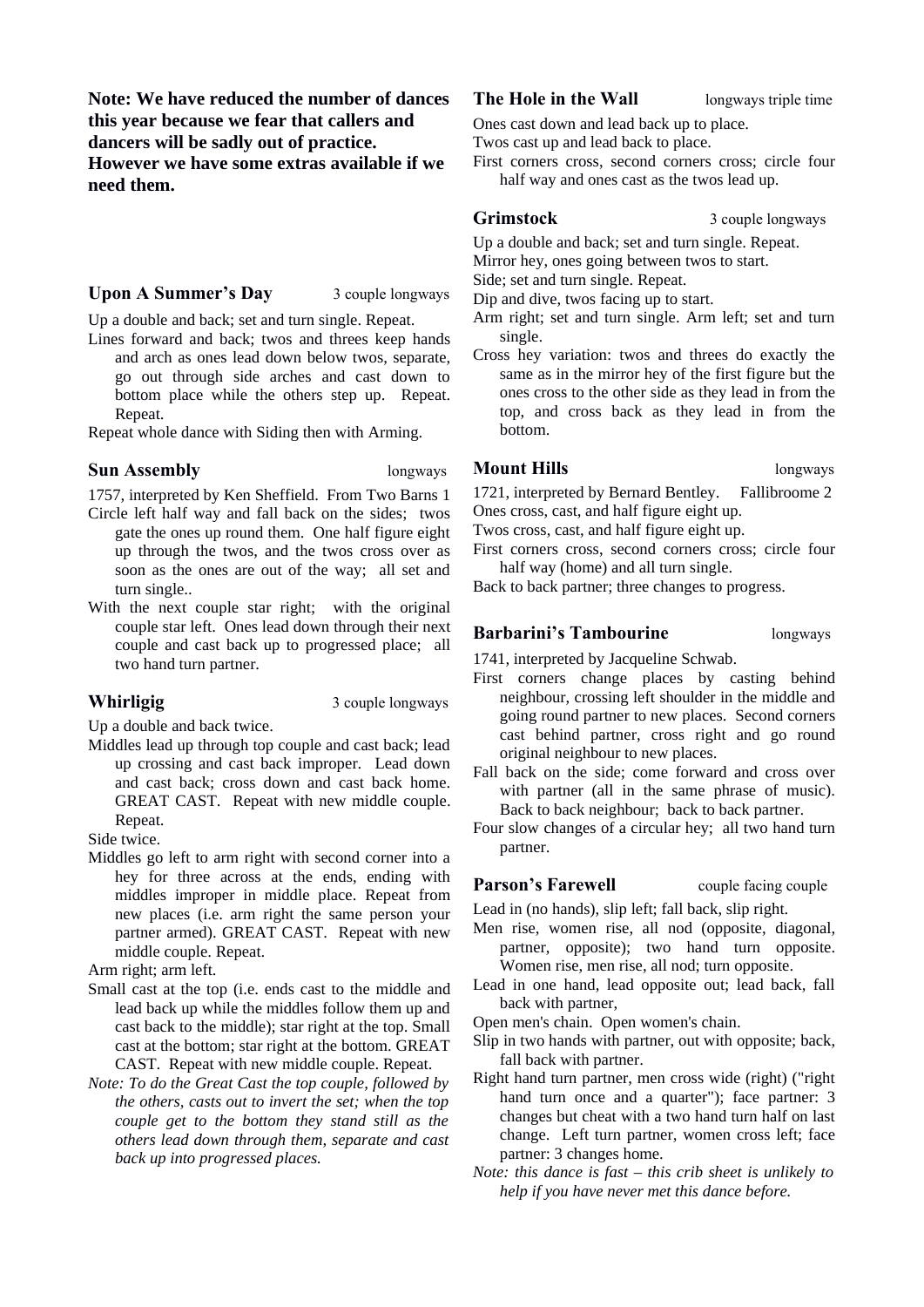### **The Black Nag** 3 couple longways

Up a double and back; twice.

Ones slip up 4, twos, threes, all turn single. Threes slip down, twos, ones, all turn single..

Side twice.

First long corners cross, passing back to back, right shoulders leading, other corners, middles, all turn single. First corners slip across back home, second corners, middles, all turn single.

Arm right; arm left.

Men skip a straight hey; women hey, men turning single on last four beats.

## **The Duke of Kent's Waltz** longways

1801, interpreted by Bert Simons. Kentish Hops 2 Star right; star left.

Ones chassey down 2, up 2, and cast, twos moving up.

Give right to partner: balance forward and back and change places (box the gnat). Give left and balance forward and back and swat the flea back home.

Right turn on right diagonal (if there); left turn partner.

## **The Geud Man of Ballangigh** longways

- Ones lead down between twos and cast home; men lead through women and cast back. Twos lead up and cast; women lead through men and cast back.
- First man set and turn single to second woman; first woman set and turn single to second man.
- Circle four half, falling back; set forward and cross over with partner into progressed place.

## **Portsmouth longways**

Second woman hey with the first couple.

Second man hey with the first couple. *(The ones should just keep going and hardly notice the substitution.)*

Ones cross, cast; and half figure eight up.

Four changes of a circular hey.

*Note: The music will encourage you to step this dance, in which case the ones will need to be fit!*

**Step Stately** 3 couple longways

- Introduction: Lead up a double and slip across to change places with your partner; all face out, join hands and ones draw their line down and round to meet in a line of six facing up. The line leads up a double and back; breaks in the middle and ones draw their line home (women's line going in front). Repeat.
- Figure 1 (duple minor): First couple lead up, turn and lead back; circle four half way and first corners cross. Women cross up and stand behind that man; men give right and chain to partner and turn left into progressed places. Each couple leads the figure twice so all end home.

Figure 2 (triple minor); Top couple cross, cast and cross (quickly); side lines fall back and come forward and end couples cross, middle couple lead back up to top place. Invert the set: tops cast as the rest follow and the new top two couples circle half way to get proper while the original top couple arm right at the bottom. Repeat this figure led by each couple in turn.

Finale: Repeat the introductory figure once.

Optional extras: In the second figure the ends come forward and cross: it makes sense for the twos (at the top) to cross and cast down a place as ones are leading back up to the top, and the threes can cast too (to "fourth place") so as not to feel left out. In the finale instead of the line of six splitting and going home it can lead up and step and honour the presence.

## **Childgrove** longways

Side with partner; back to back partner.

Side with neighbour; back to back neighbour.

- Two-hand turn neighbour once (twice?) and a half (quickly); two hand turn partner once (slowly).
- Ones full figure of eight up through twos.
- *This dance is usually danced with ones improper.*
- *Bored twos can join in the figure eight by casting down to start as the ones start by crossing up*

## **Well Hall** longways

1690, Interpreted by Frank Van Cleef

- Note that this is a triple time tune; in even steps not a waltz.
- First couple right hand turn once and a half, cast down one place and hole-in-the-wall cross back to their own side.

Second couple the same.

- First corners cross, second corners cross; circle four half way and cloverleaf turn single.
- Second corners cross, first corners cross; circle four half way and ones cast as the twos lead up.

## **The Indian Queen** longways

First corners set and turn single; and two-hand turn. Second corners set and turn single; and two-hand turn. Star right; star left.

Back to back partner; three changes to progress.